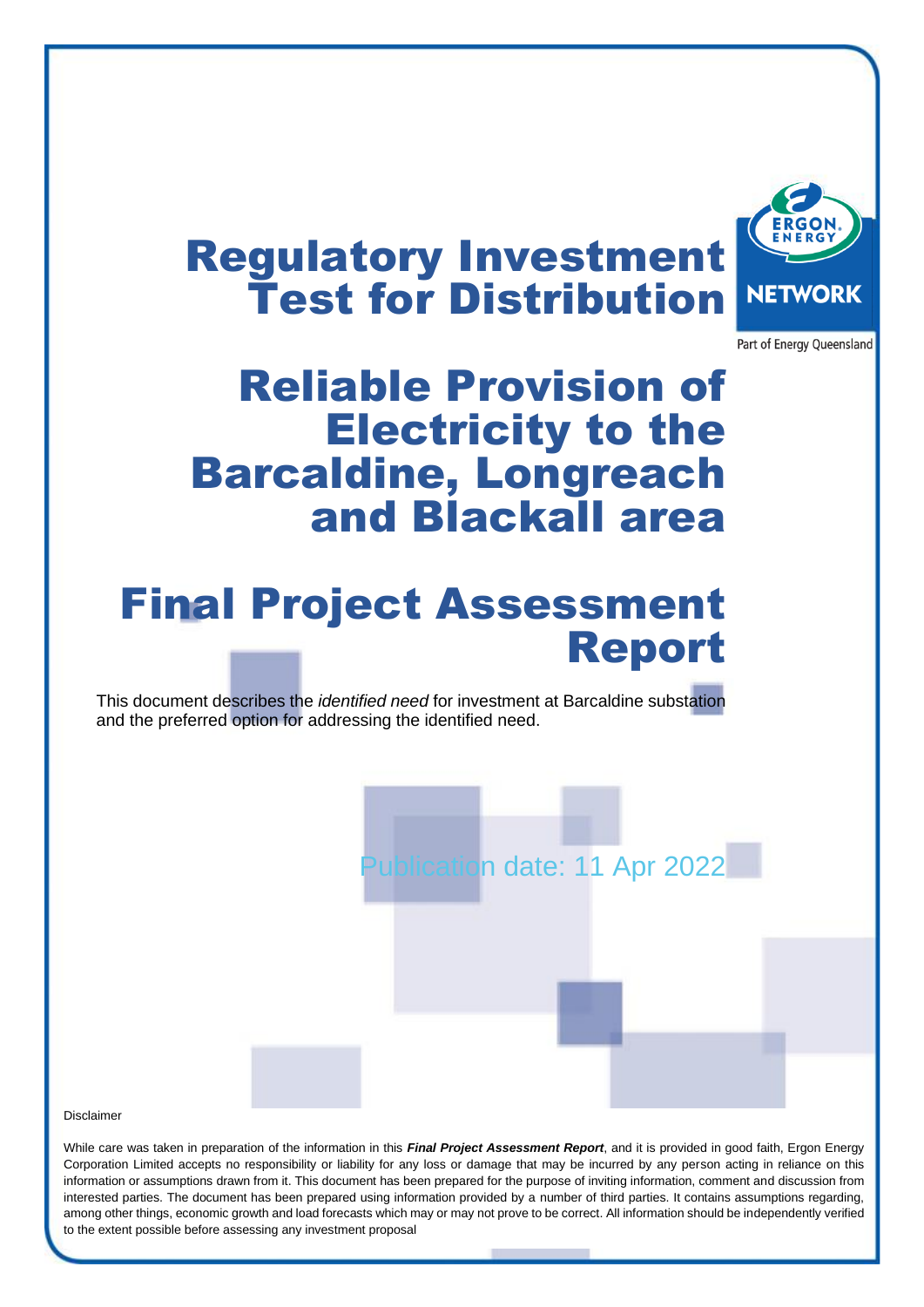## <span id="page-1-0"></span>Executive Summary

#### <span id="page-1-1"></span>ABOUT ERGON ENERGY

Ergon Energy Corporation Limited (Ergon Energy) manages an electricity distribution network which supplies electricity to more than 740,000 customers. Our vast operating area covers over one million square kilometres – around 97% of the state of Queensland – from the expanding coastal and rural population centres to the remote communities of outback Queensland and the Torres Strait.

Our electricity network consists of approximately 160,000 kilometres of powerlines and one million power poles, along with associated infrastructure such as major substations and power transformers.

We also own and operate 33 stand-alone power stations that provide supply to isolated communities across Queensland which are not connected to the main electricity grid.

#### <span id="page-1-2"></span>IDENTIFIED NEED

A condition assessment of Barcaldine 132/66/22kV substation (BARC) in the Barcaldine supply area has identified assets that are recommended for replacement. These assets are forecast to reach retirement based on a combination of Condition Based Risk Management (CBRM) modelling and known issues with problematic plant, which are required to be replaced or decommissioned to manage the safety and network risks associated with unplanned failure.

The assessment identified that primary and secondary plant including a 132/66/11kV transformer, a 66/22kV transformer, a 132kV circuit breaker (CB), two 66kV CBs, nine 66kV current transformers (CT), various surge diverters (SD), and a large amount of protection relays require replacement.

Failure of the primary and secondary plant is a risk to network security which may lead to a breach of legislated Safety Net requirements. As the substation site is connected to many solar farms and a generator, staff attendance is relatively frequent and catastrophic failure of plant presents a safety risk to these staff.

The purpose of this project is to address the risk to safety and network security posed by poor condition and problematic assets.

#### <span id="page-1-3"></span>APPROACH

The National Electricity Rules (NER) require that, subject to certain exclusion criteria, network business investments for meeting service standards for a distribution business are subject to a Regulatory Investment Test for Distribution (RIT-D). Ergon Energy has determined that network investment is essential in this case for it to continue to provide electricity to the consumers in the Barcaldine bulk supply area in a reliable, safe, and cost-effective manner.

Ergon Energy published a Notice of No Non-network Options (Notice) for the above-described network constraint on 30 June 2020. An internal assessment had determined that no non-network solutions can potentially meet the identified need or form a significant part of the solution.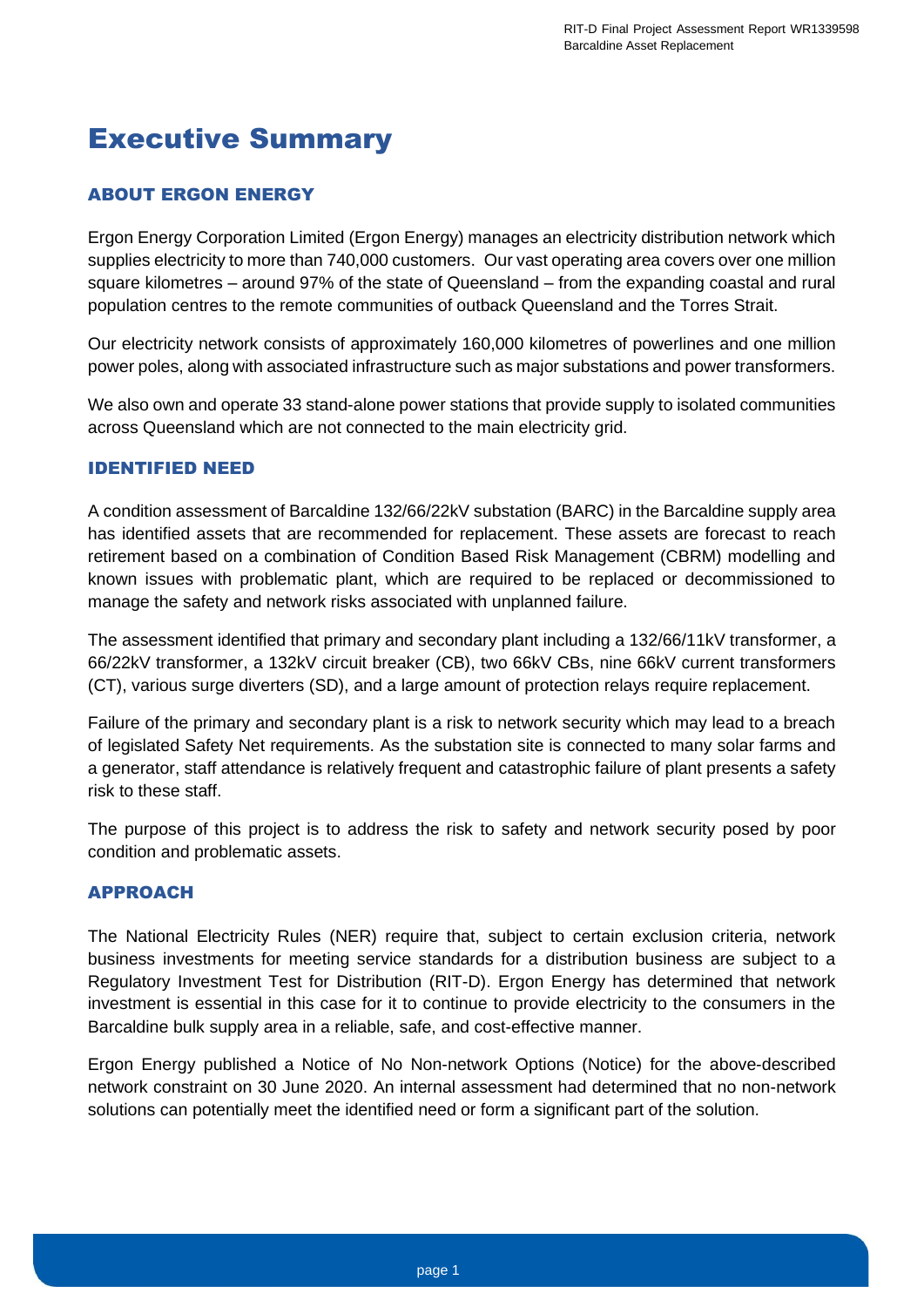Ergon Energy published a Draft Project Assessment Report for the above-described network constraint on 21<sup>st</sup> May 2021. No submissions were received by the closing date of 2<sup>nd</sup> July 2021.

One feasible option has been investigated:

• **Option 1:** Barcaldine Asset Replacement

This Final Project Assessment Report (FPAR), where Ergon Energy provides both technical and economic information about possible solutions, has been prepared in accordance with the requirements of clause 5.17.4(o) of the NER.

Ergon Energy's preferred solution to address the identified need is Option 1 – Barcaldine Asset Replacement.

Ergon Energy's preferred solution to address the identified need is to replace 132/66/22kV primary and secondary plant in situ. The preferred solution cost is estimated to be \$12.59M including overheads and capitalised interest.

It should be noted that the estimated capital cost has increased from \$11.51 million since the Draft Project Assessment Report was published, however Ergon considers that this is not material as only a single credible option to address the identified need has been identified.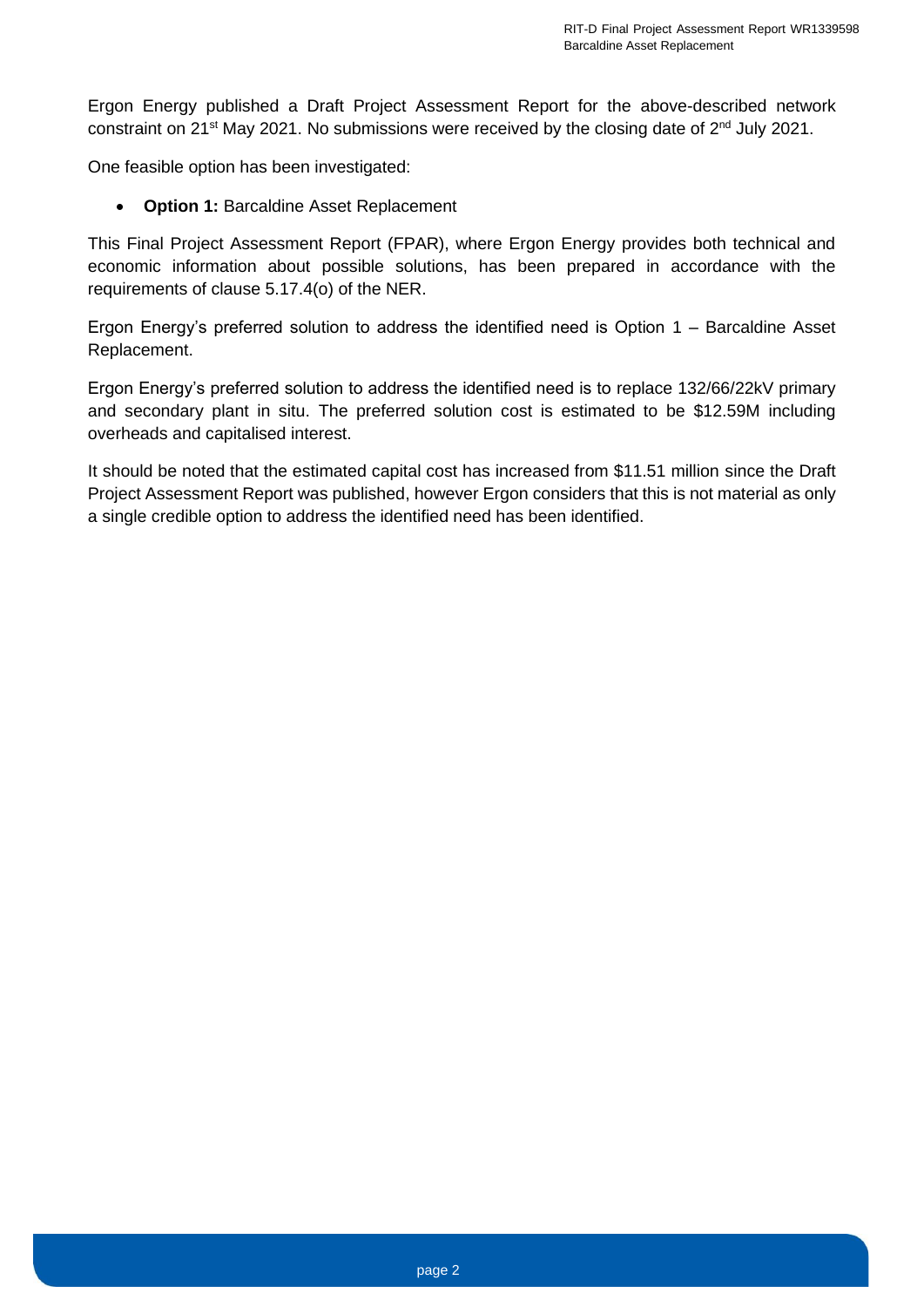## Contents

| 1              |                                                                                              |  |  |  |  |
|----------------|----------------------------------------------------------------------------------------------|--|--|--|--|
|                | 1.1.                                                                                         |  |  |  |  |
|                | 1.2.                                                                                         |  |  |  |  |
|                | 1.3.                                                                                         |  |  |  |  |
| $\overline{2}$ |                                                                                              |  |  |  |  |
|                | 2.1.                                                                                         |  |  |  |  |
| 3              |                                                                                              |  |  |  |  |
|                | 3.1.                                                                                         |  |  |  |  |
|                | 3.1.1.                                                                                       |  |  |  |  |
|                | 3.1.2.                                                                                       |  |  |  |  |
|                | 3.2.                                                                                         |  |  |  |  |
|                | 3.2.1.                                                                                       |  |  |  |  |
|                | 3.2.2.                                                                                       |  |  |  |  |
|                | 3.3.                                                                                         |  |  |  |  |
|                | 3.3.1.                                                                                       |  |  |  |  |
|                | 3.3.2.                                                                                       |  |  |  |  |
|                | 3.3.3.                                                                                       |  |  |  |  |
| 4              |                                                                                              |  |  |  |  |
|                | 4.1.                                                                                         |  |  |  |  |
|                | 4.2.                                                                                         |  |  |  |  |
|                | 4.3.                                                                                         |  |  |  |  |
|                | 4.4.                                                                                         |  |  |  |  |
|                | 4.5.                                                                                         |  |  |  |  |
|                | 4.6.                                                                                         |  |  |  |  |
|                | 4.7.                                                                                         |  |  |  |  |
| 5              |                                                                                              |  |  |  |  |
| 6              |                                                                                              |  |  |  |  |
|                | 6.1.                                                                                         |  |  |  |  |
|                | Option 1: In-situ Replacement of T1, T5 and various primary and secondary plant 17<br>6.1.1. |  |  |  |  |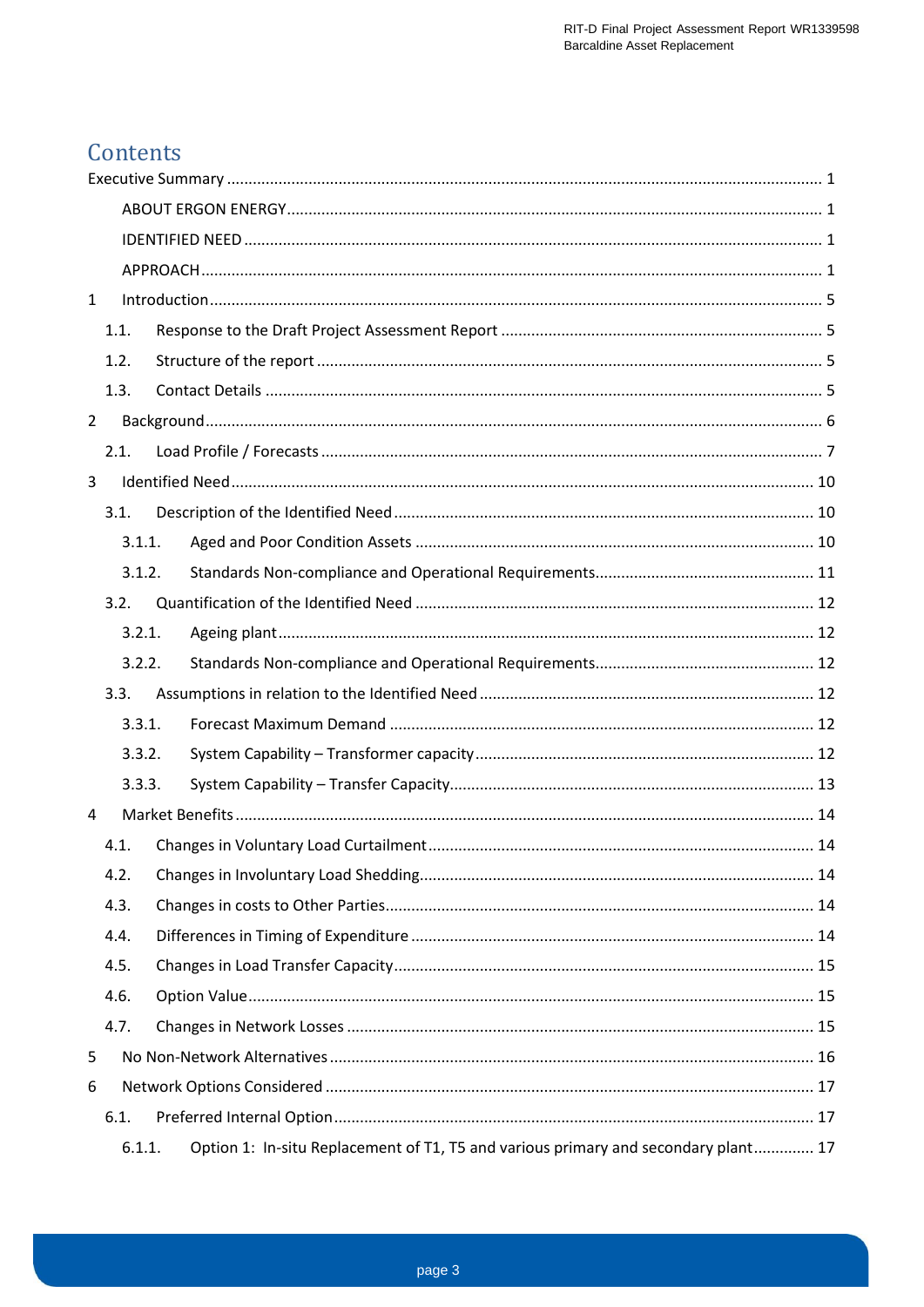<span id="page-4-0"></span>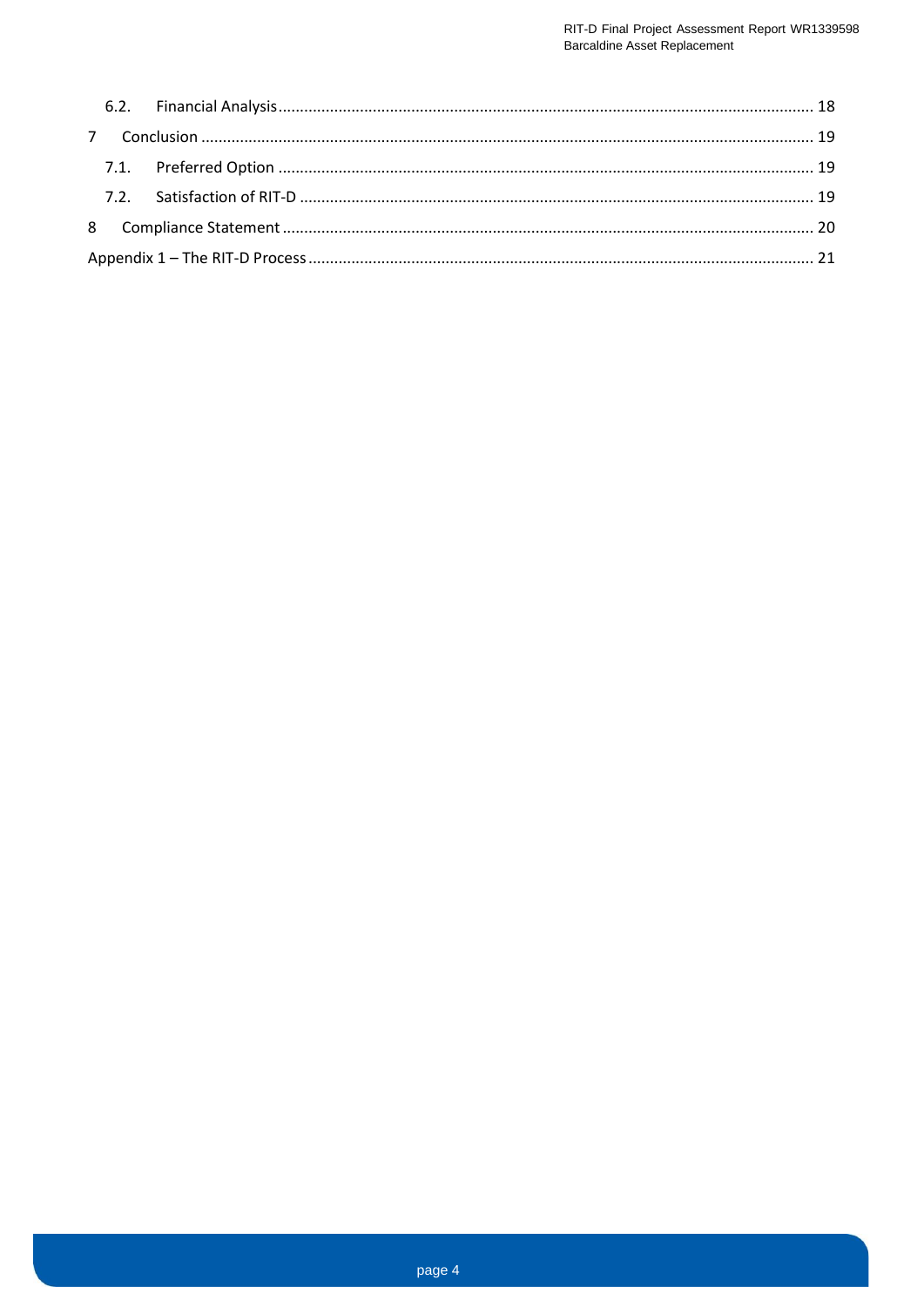## 1 Introduction

This Final Project Assessment Report has been prepared by Ergon Energy in accordance with the requirements of clause 5.17.4(o) of the NER.

This report represents the final stage of the consultation process in relation to the application of the RIT-D on potential credible options to address the identified need for the Barcaldine bulk supply network area.

In preparing this RIT-D, Ergon Energy is required to consider reasonable future scenarios. With respect to major customer loads and generation, Ergon Energy has, in good faith, included as much detail as possible while maintaining necessary customer confidentiality. Potential large future connections that Ergon Energy is aware of are in different stages of progress and are subject to change (including outcomes where none or all proceed). These and other customer activity can occur over the consultation period and may change the timing and/or scope of any proposed solutions.

## <span id="page-5-0"></span>1.1. Response to the Draft Project Assessment Report

Ergon Energy published a Draft Project Assessment Report for the identified need in the Barcaldine bulk supply network area on the 21<sup>st</sup> May 2021. No submissions were received by the closing date of 2<sup>nd</sup> July 2021.

## <span id="page-5-1"></span>1.2. Structure of the report

This report:

- Provides background information on the network capability limitations of the distribution network supplying the Barcaldine area
- Identifies the need which Ergon Energy is seeking to address, together with the assumptions used in identifying and quantifying that need
- Describes the credible options that Ergon Energy currently considers may address the identified need, including for each
	- o Its technical definitions
	- o The estimated commissioning date, and
	- o The total indicative cost (including capital and operating costs)
- Quantifies costs and classes of material market benefits for the credible option
- In case of multiple options, this report provides the results of a comparative Net Present Value (NPV) analysis and accompanying explanatory statements regarding the results

## <span id="page-5-2"></span>1.3. Contact Details

For further information and inquiries please contact:

E: [demandmanagement@ergon.com.au](mailto:demandmanagement@ergon.com.au)

P: 13 74 66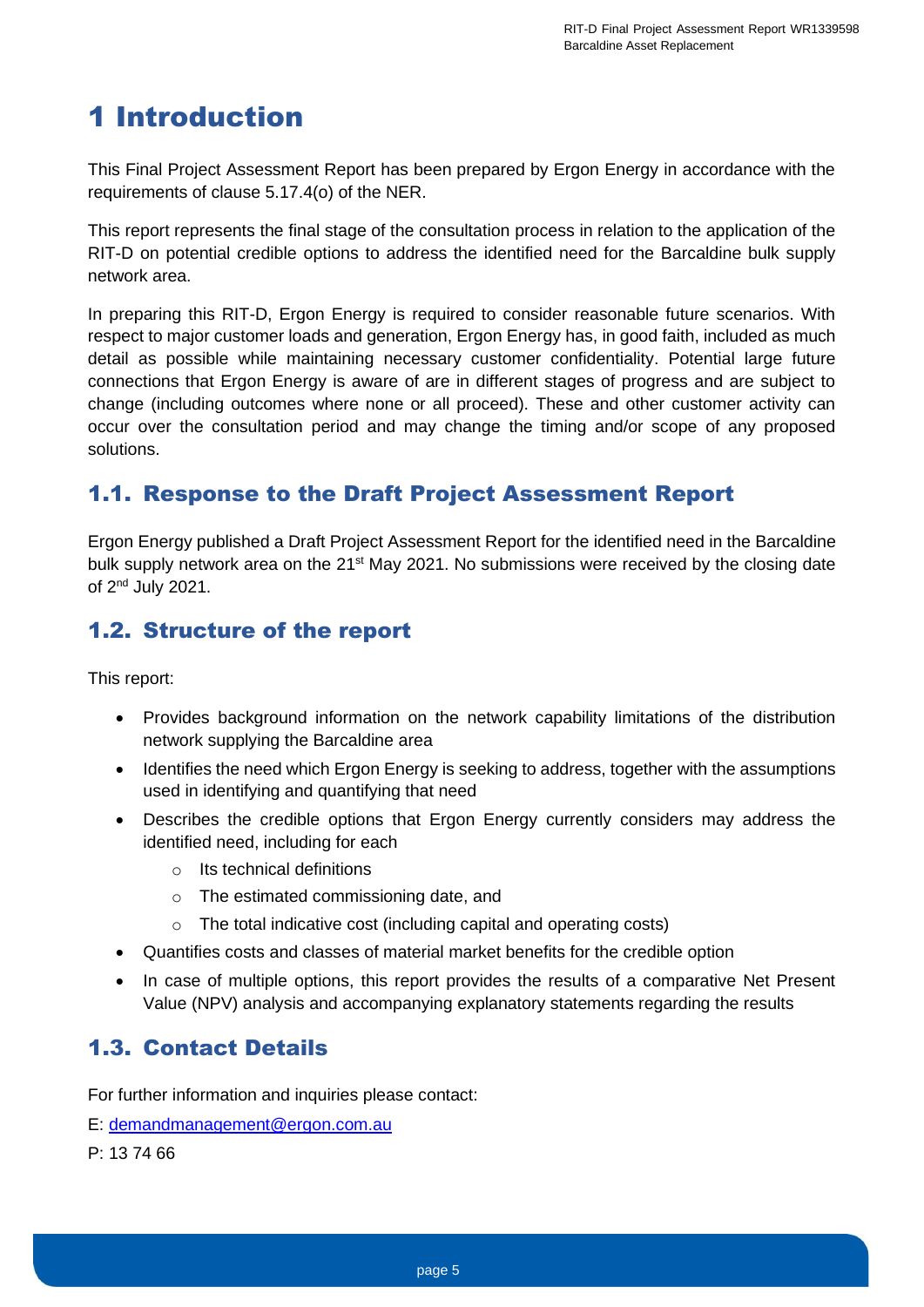## <span id="page-6-0"></span>2 Background

Barcaldine 132/66kV Bulk Supply Substation (T072) and Barcaldine 66/22kV Zone Substation (BARC) are co-located some 580kM west of Rockhampton in the central mid-west region of QLD. Fed out of Lilyvale (LILY) 275/132kV via 352km of 132kV line, T072 is a critical Ergon Energy asset that provides a reliable power supply to approximately 6323 residential and commercial customers in the Barcaldine, Blackall, and Longreach regions spanning 144 thousand square kilometres and with a current maximum demand of 20MVA. BARC 66/22kV supplies the Barcaldine region of 1,552 domestic customers and 654 commercial/industrial/agricultural customers with a current maximum demand of 7MVA including Barcaldine and Alpha townships and extensive rural SWER networks.

In addition to servicing the network load, T072 and BARC have, in recent years, become the National Electricity Market (NEM) connection point for utility scale solar farms: Dunblane (DSF) 7.2MW, Barcaldine (BSF) 20MW and Longreach (LSF) 14MW. These solar farms rely on the electrical infrastructure at T072 and BARC to provide a reliable connection capacity to the NEM. With minimum network load of only 6MW at times of peak solar generation, total dispatch is constrained by the load and the transformer capacities.

The subtransmission arrangement is shown in [Figure 1.](#page-7-1) T072 is supplied radially from Lilyvale 275/132kV transmission connection point (TCP) via 92km 132kV line (7153) to Clermont (CLER) 132/66/22kV substation and 260.1km 132kV line (7154) to T072. T072 supplies 107km 66kV line (6080) to Blackall (BLAK) 66/22kV substation and 113km 66kV line (6079) to Longreach (LONG) 66/22kV substation. Co-located with T072, BARC 22kV supplies the Barcaldine region including Alpha, Jericho, Muttaburra and Aramac networks.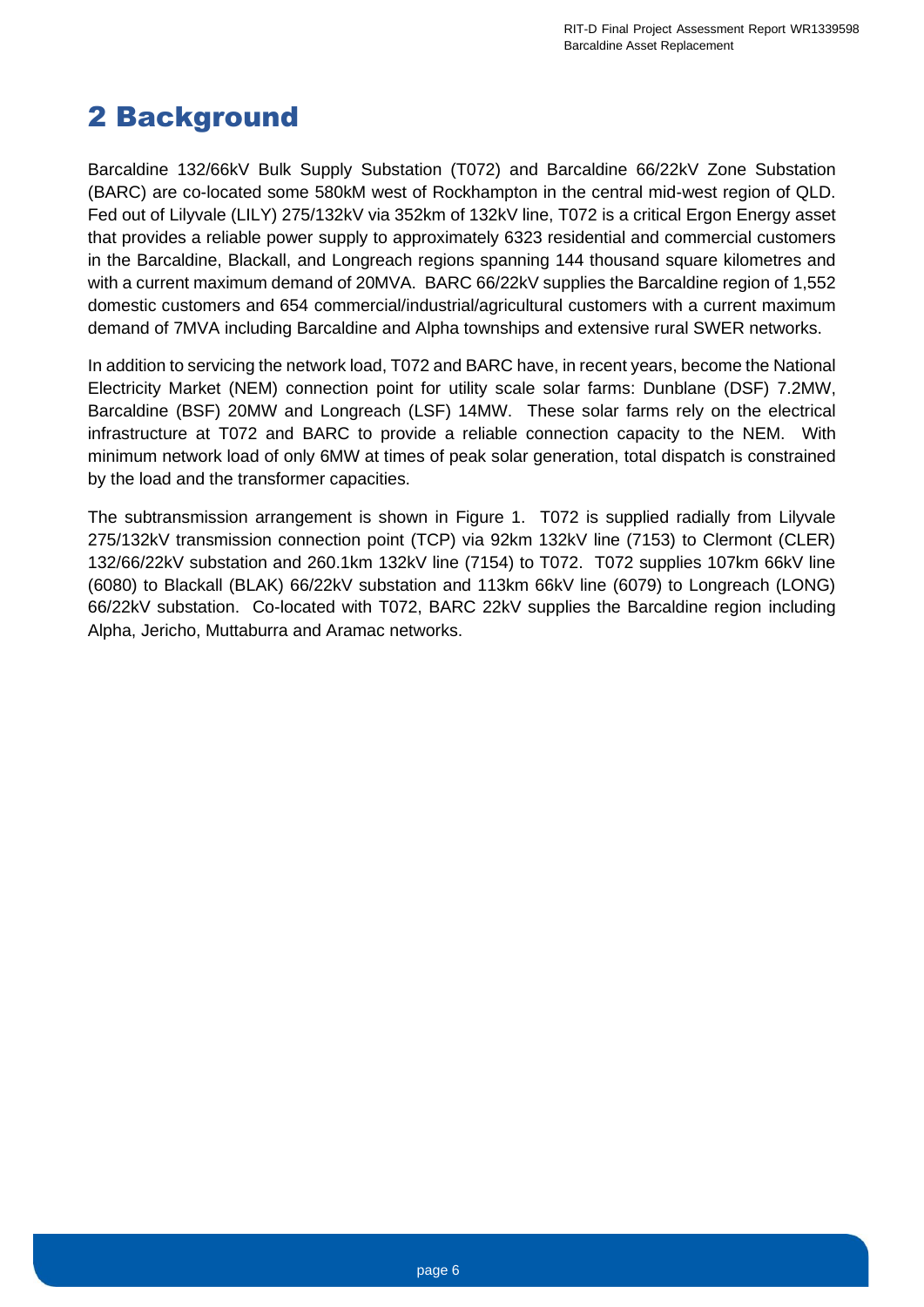

<span id="page-7-1"></span>*Figure 1 – Barcaldine Area Network*

## <span id="page-7-0"></span>2.1. Load Profile / Forecasts

T072 and BARC are run in a split bus arrangement and as such the load is not distributed evenly between the transformers. The peak coincident loads supplied from T072 and BARC are tabulated in [Table 1.](#page-7-2)

<span id="page-7-2"></span>*Table 1 – Substation loading summary (Peak Loads – Summer Evening – no generation)*

<span id="page-7-3"></span>

| Transformer       | <b>Transformer</b><br><b>Rating (Load</b><br><b>NCC Rating)</b> | Transformer<br>Peak<br>Load<br>(Summer<br>Evening) | <b>Load Distribution</b> |        |
|-------------------|-----------------------------------------------------------------|----------------------------------------------------|--------------------------|--------|
| T1 (reactors OFF) | 20MVA <sup>1</sup>                                              | 7.1MVA                                             | Blackall 66kV Feeder     | 4.6MVA |
| T <sub>5</sub>    | 10MVA                                                           | 2.5MVA                                             | Barcaldine 22kV Bus 1    | 2.5MVA |
| <b>Split Bus</b>  |                                                                 |                                                    |                          |        |
| T2 (reactors OFF) | $22$ MVA <sup>1</sup>                                           | 15.0MVA                                            | Longreach 66kV Feeder    | 10MVA  |
| T6                | 10MVA                                                           | 5.0MVA                                             | Barcaldine 22kV Bus 2    | 5.0MVA |

[Table 1](#page-7-2) indicates there are no augmentation drivers for the foreseeable future at Barcaldine substation. Based on a 10POE (10% probability of exceedance) load forecast the demand is projected to reach 20.8MVA by 2030.

<sup>1</sup> 66kV rating with 11kV reactor bank not energised, as will be the case at times of peak load.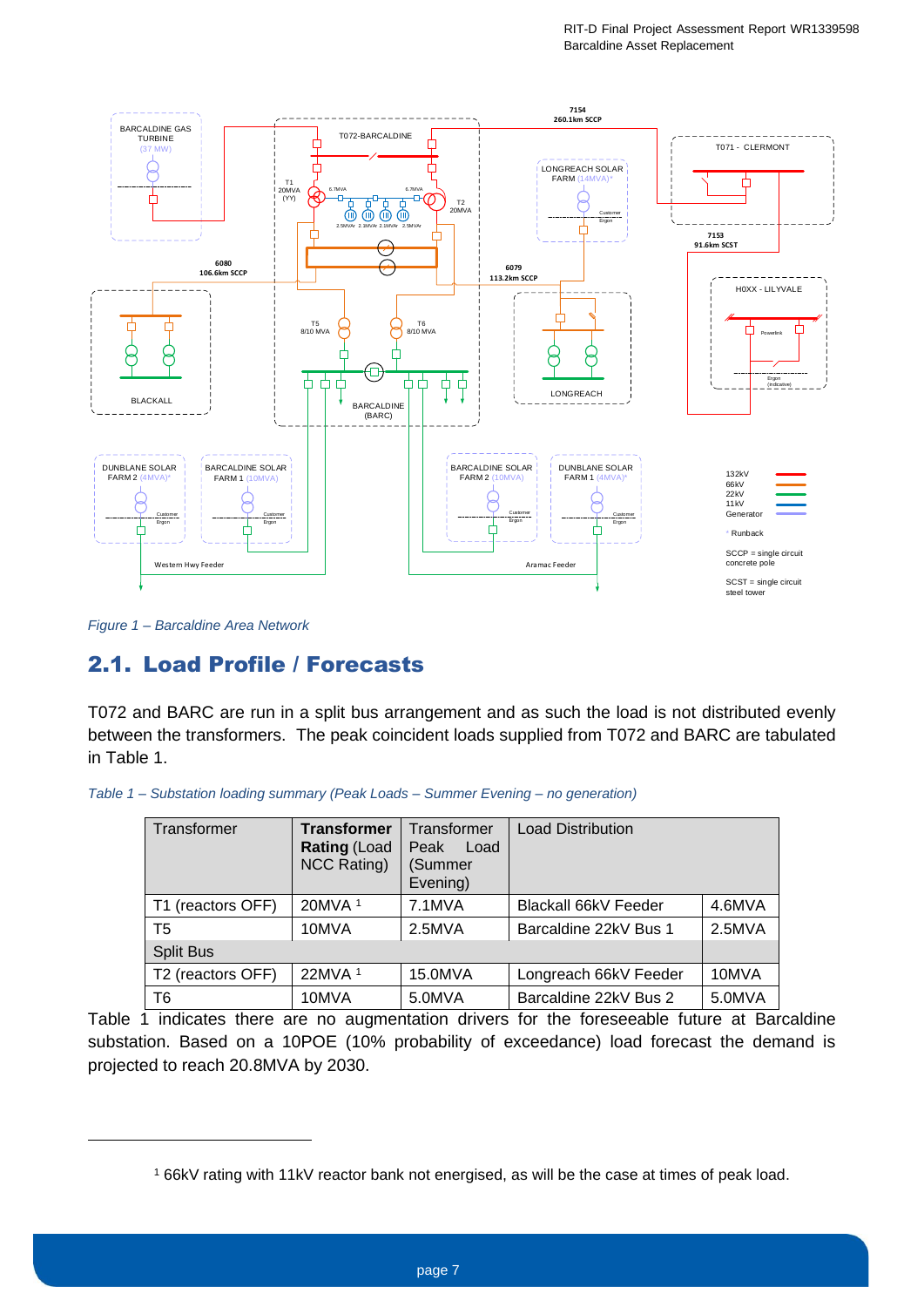The 10 year 10 PoE and 50 PoE load forecasts, and the existing Normal Cyclic Capacity (NCC)(N capacity), Emergency Cyclic Capacity (ECC)(N-1 capacity), Residual Load at Risk (RLAR), available transfers and available mobile equipment for T072, are shown in [Figure 2](#page-8-0) below.



<span id="page-8-0"></span>*Figure 2 – T072 load forecast*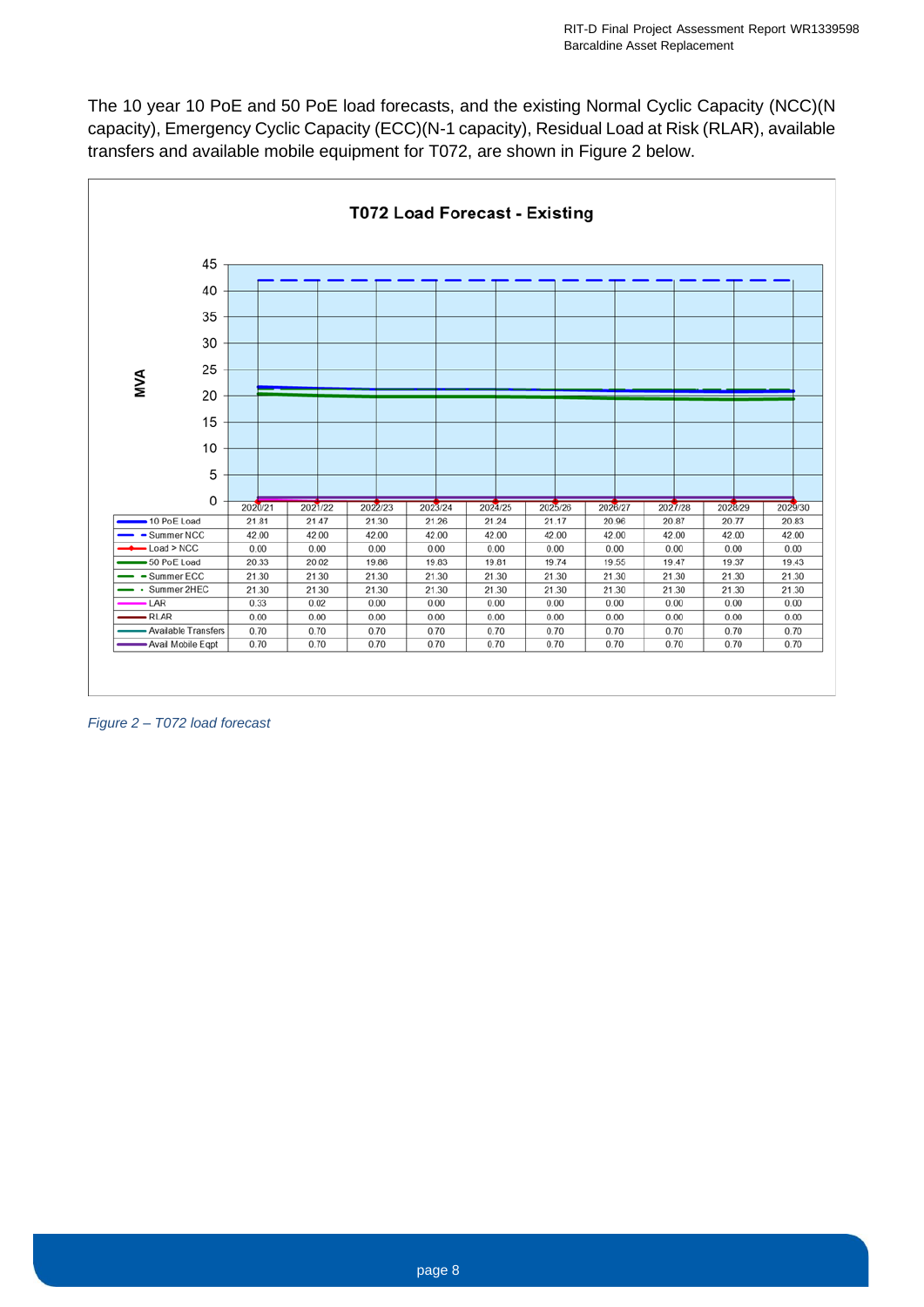BARC is equipped with two 8/10MVA 66/22kV transformers providing a NCC of 25MVA. The 10 year 10 PoE and 50 PoE load forecasts, and the existing NCC (N capacity), ECC (N-1 capacity), RLAR, available transfers and available mobile equipment, are shown in [Figure 2](#page-8-0) (Split bus arrangement exists - refer also to [Table 1](#page-7-2) above).



*Figure 3 – BARC load forecast*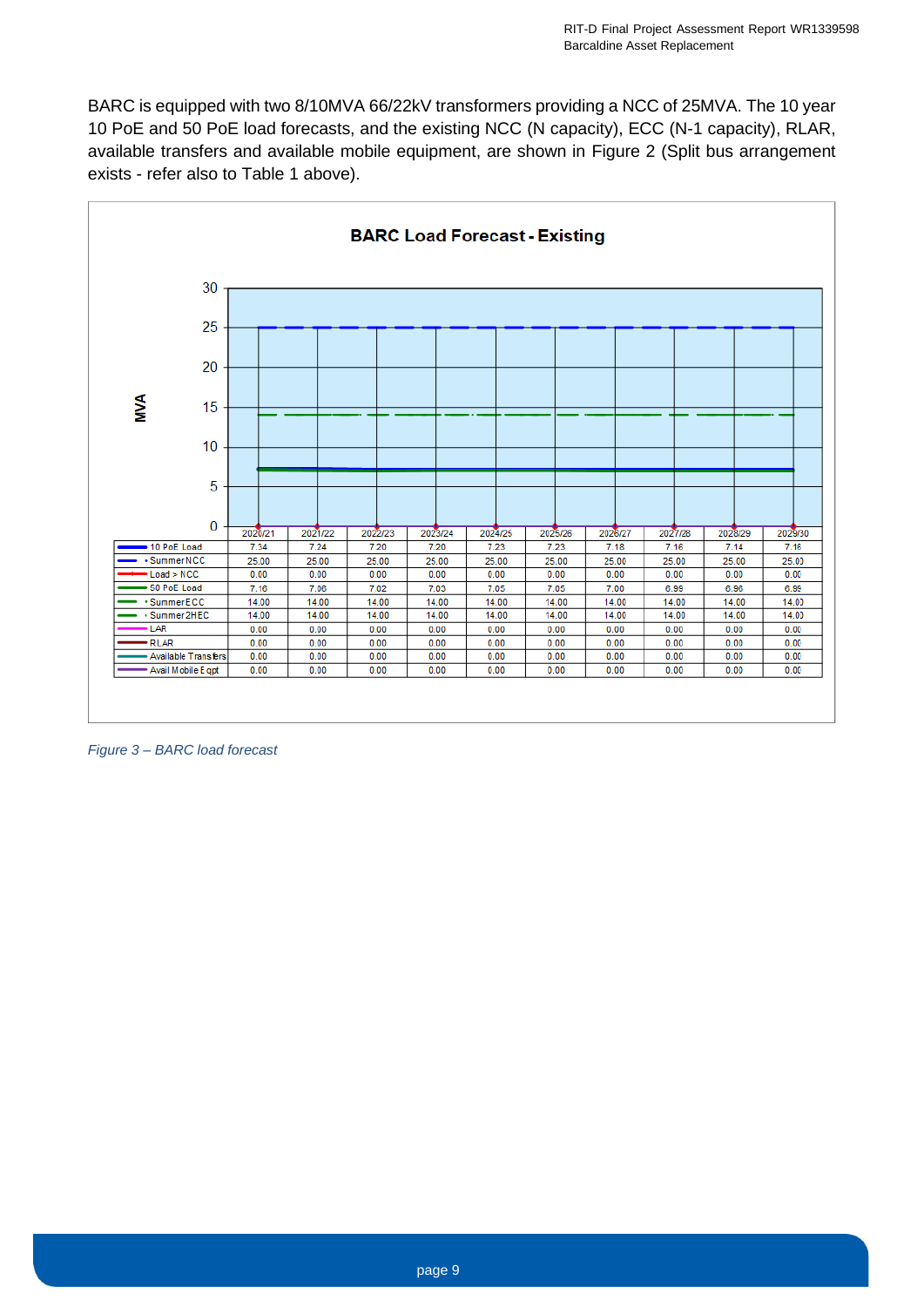## <span id="page-10-0"></span>3 Identified Need

## <span id="page-10-1"></span>3.1. Description of the Identified Need

#### <span id="page-10-2"></span>3.1.1. Aged and Poor Condition Assets

A condition assessment of BARC has identified assets that are recommended for replacement. These assets are forecast to reach retirement based on a combination of Condition Based Risk Management (CBRM) modelling and known issues with problematic plant, which are required to be replaced or decommissioned to manage the safety and network risks associated with unplanned failure.

The assessment identified that primary and secondary plant including a 132/66/11kV transformer, a 132kV CB, two 66kV CBs, nine 66kV CTs, various SDs, and a number of protection relays require replacement.

Failure of the primary and secondary plant is a risk to network security which may lead to a breach of legislated Safety Net requirements. As the substation site is connected to many solar farms and a generator, staff attendance is relatively frequent and catastrophic failure of plant presents a safety risk to these staff.

Primary and secondary plant assets recommended for replacement are outlined in [Table 2](#page-10-3) and [Table](#page-11-1)  [3.](#page-11-1)

| Category                      | Plant No       | Op. Number     | Voltage     | Make                   |
|-------------------------------|----------------|----------------|-------------|------------------------|
| Switchgear                    | CB91640949     | CB4412         | 132kV       | <b>MITSUBISHI</b>      |
| Switchgear                    | CB91457538     | <b>BB-S603</b> | 66kV        | ASEA HLC               |
| Switchgear                    | CB91942468     | <b>BB-S604</b> | 66kV        | ASEA HLC               |
| <b>Instrument Transformer</b> | CT94228009     | 11300114       | 66kV        | Koncar                 |
| Instrument Transformer        | CT94228008     | 11300112       | 66kV        | Koncar                 |
| Instrument Transformer        | CT94228007     | 11300120       | 66kV        | Koncar                 |
| Instrument Transformer        | CT94285382     | 997308         | 66kV        | Koncar                 |
| Instrument Transformer        | CT94286065     | 997294         | 66kV        | Koncar                 |
| Instrument Transformer        | CT94286064     | 997303         | 66kV        | Koncar                 |
| Instrument Transformer        | CT92136237     | M2458          | 66kV        | <b>Modern Products</b> |
| Instrument Transformer        | CT92416269     | M2461          | 66kV        | <b>Modern Products</b> |
| Instrument Transformer        | CT92552069     | M2459          | 66kV        | <b>Modern Products</b> |
| <b>Power Transformer</b>      | T <sub>1</sub> | TR91935660     | 132/66/11kV | Hackbridge             |
| Power Transformer             | T <sub>5</sub> | TR91751119     | 66/22kV     | Wilson                 |
| Cable                         | <b>NA</b>      | <b>NA</b>      | <b>NA</b>   | <b>NA</b>              |
| <b>AC Distribution Panel</b>  | <b>NA</b>      | <b>NA</b>      | <b>NA</b>   | <b>NA</b>              |
| <b>DC Distribution Panel</b>  | <b>NA</b>      | NA             | <b>NA</b>   | <b>NA</b>              |

#### <span id="page-10-3"></span>*Table 2 - Primary plant recommended for replacement*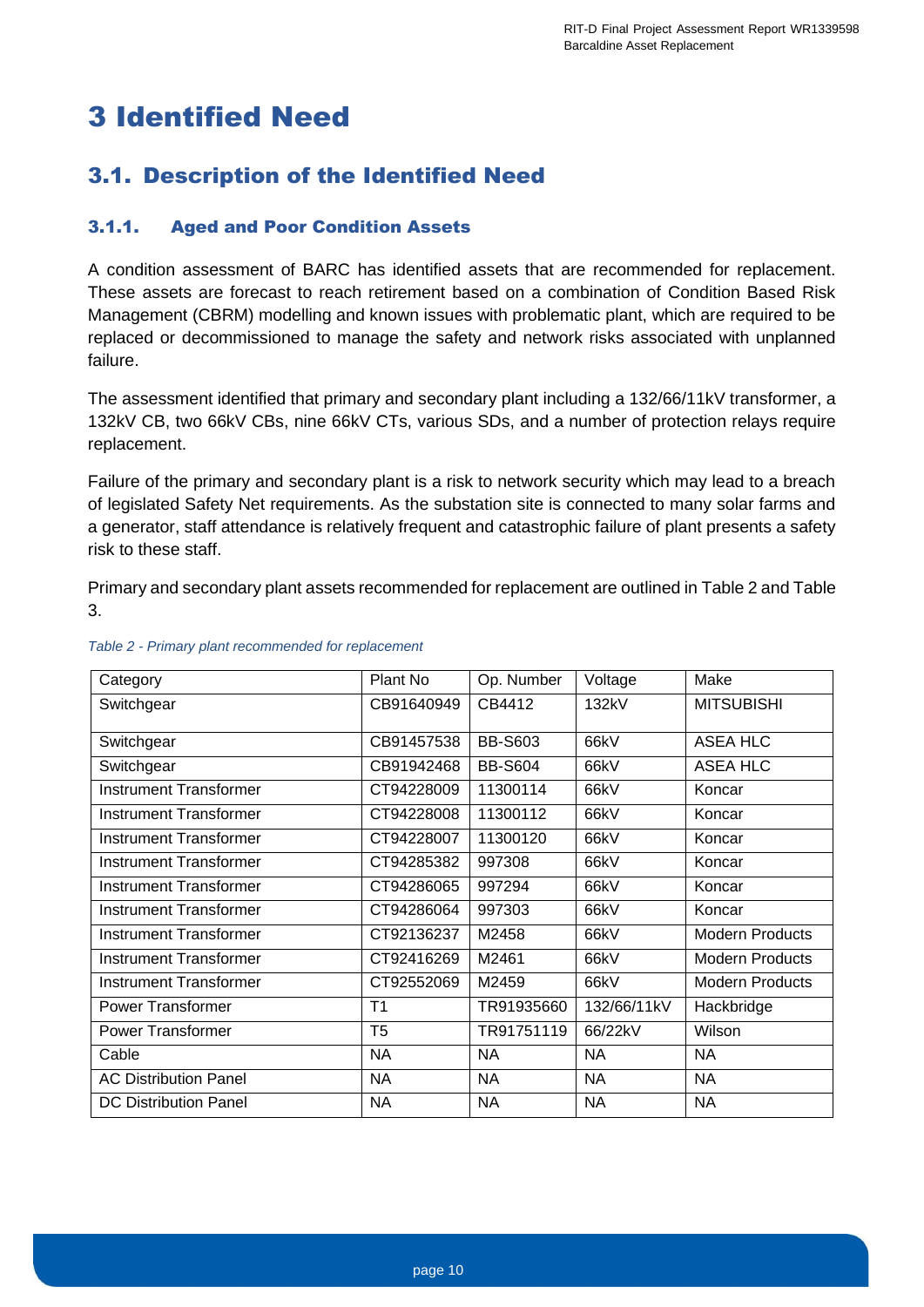#### <span id="page-11-1"></span>*Table 3 - Secondary plant recommended for replacement*

| <b>Protection Relav</b> | <b>Function</b>                         | Make        |
|-------------------------|-----------------------------------------|-------------|
| PR94810034              | Barcaldine GT Feeder Main CB Fail Relay | GEC KCGG130 |

#### <span id="page-11-0"></span>3.1.2. Standards Non-compliance and Operational Requirements

To address non-compliance with various Australian Standards, T1 and T5 require new oil containment bund walls be built.

Replacement of the transformer T1 132kV CB and T5 66kV CB with a single-pole operated CB controlled by a Point-on-Wave (PoW) synchronism relay is required to reduce the transformer inrush current on energisation.

At present there is only a single Direct Current (DC) system with two battery strings and one DC charger at T072. If the DC supply fails, the ability of the protection relay to control and isolate the fault is lost. This could result in catastrophic failure of the substation equipment and loss of supply. A duplicated DC system is therefore required to ensure a reliable protection and control systems as expected in the NER.

The current configuration has a shared CB and CT for multiple transformers. Operationally this does not allow timely and minimal interruptions in case of a planned or unplanned outage. Three additional 66kV dead tank CB's need to be installed in the transformer T5, the 66kV bus section, and the 66kV Blackall and Longreach feeder bays. A 66kV isolator and three 66kV voltage transformers (VT's) are also required to be installed in the 66kV Blackall feeder bay to meet the operational requirement.

| Category                  | Plant No                                  | Voltage   | Make                                                                         |
|---------------------------|-------------------------------------------|-----------|------------------------------------------------------------------------------|
| <b>Protection Relay</b>   | Barcaldine GT Feeder Backup CB Fail Relay | NA.       | Schneider P142                                                               |
| <b>Protection Relay</b>   | Transformer T1 132kV CB 4412 PoW Relay    | <b>NA</b> | GE RPH <sub>3</sub>                                                          |
| <b>Protection Relay</b>   | Transformer T1 Main CB Fail Relay         | <b>NA</b> | ABB REF620                                                                   |
| <b>Protection Relay</b>   | Transformer T1 Backup CB Fail Relay       | <b>NA</b> | Schneider P142                                                               |
| Circuit Breaker           | 66kV Bus Section CB                       | 66kV      | GE DT1                                                                       |
| <b>Protection Relay</b>   | 66kV Bus (T1/T5 Side) Main Protection     | <b>NA</b> | <b>SEL 487</b>                                                               |
| <b>Protection Relay</b>   | 66kV Bus (T1/T5 Side) Backup Protection   | NA.       | Schneider P746                                                               |
| Circuit Breaker           | Transformer T5 66V CB/CT                  | 66kV      | GE DT1                                                                       |
| <b>Protection Relay</b>   | Transformer T5 66kV CB 4412 PoW Relay     | <b>NA</b> | <b>GE RPH3</b>                                                               |
| Cable                     | Transformer T5 22kV Cable                 | 22kV      | $630$ mm <sup>2</sup> cable to<br>achieve a total minimum<br>rating of 28MVA |
| Circuit Breaker           | Longreach Feeder 66kV CB/CT               | 66kV      | GE DT1                                                                       |
| Circuit Breaker           | Blackall Feeder 66kV CB/CT                | 66kV      | GE DT1                                                                       |
| <b>Isolator</b>           | Blackall Feeder 66kV Isolator             | 66kV      | <b>PLP</b> Isolator                                                          |
| Instrument<br>Transformer | Blackall Feeder 66kV VT                   | 66kV      | Koncar                                                                       |

#### *Table 4 – Primary and Secondary plant new installation*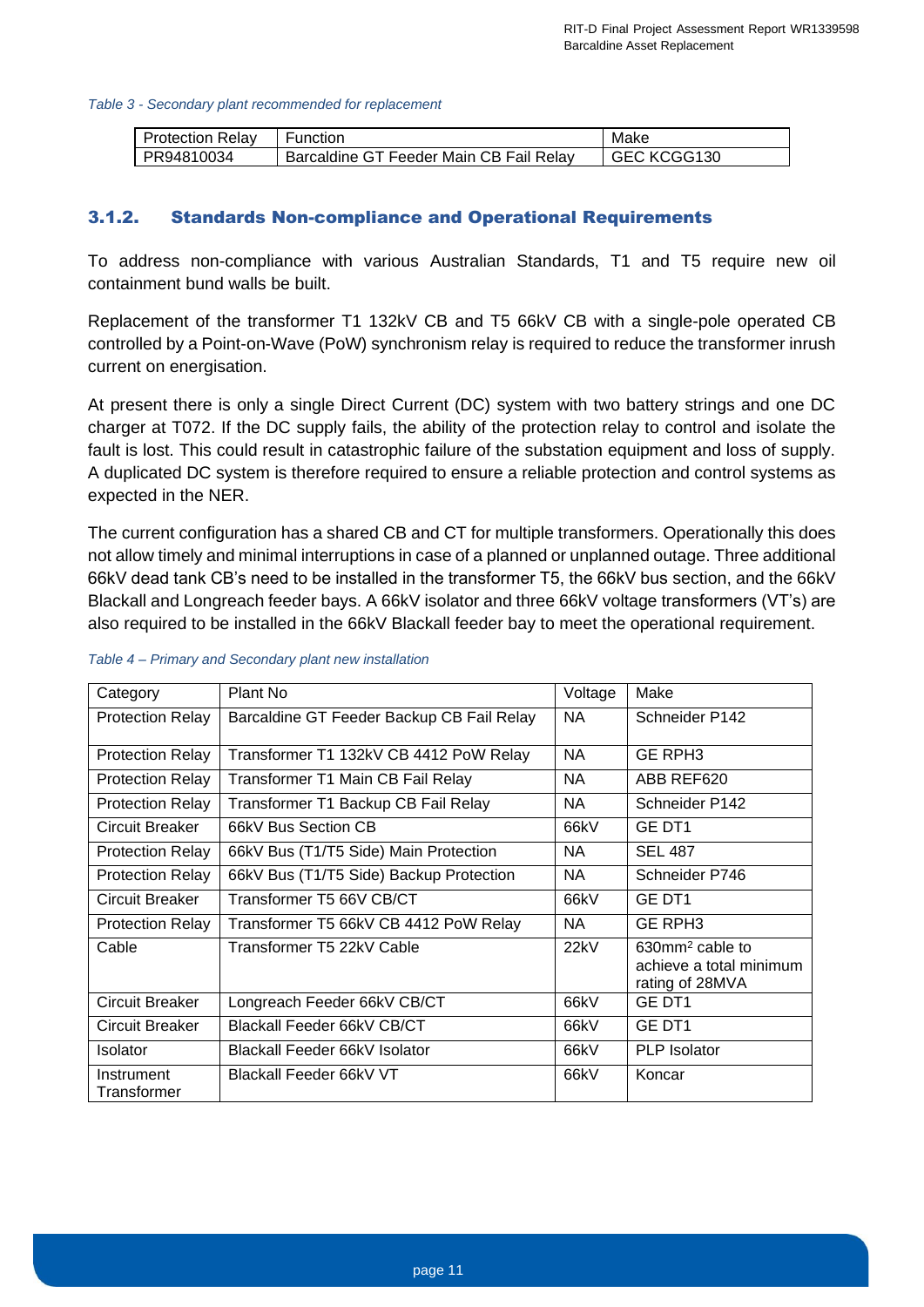## <span id="page-12-0"></span>3.2. Quantification of the Identified Need

#### <span id="page-12-1"></span>3.2.1. Ageing plant

The primary objective of this investment is to address the risk to the network, plant, and personnel from operating such plant which is at the end of its lifecycle (lifecycle of an asset being the year of its manufacture, operational conditions, and its condition assessment towards the recommended end of useful life).

#### <span id="page-12-2"></span>3.2.2. Standards Non-compliance and Operational Requirements

The second objective of this investment is to address non-compliance with current Standards and operational requirements to allow timely and minimal customer outages.

### <span id="page-12-3"></span>3.3. Assumptions in relation to the Identified Need

Below is a summary of key assumptions that have been made when the identified need has been analysed and quantified. It is recognised that the below assumptions may prove to have various levels of correctness, and they merely represent a 'best endeavours' approach to predict the future identified need.

#### <span id="page-12-4"></span>3.3.1. Forecast Maximum Demand

It has been assumed that peak demand at BARC and T072 will decrease as per the base case load forecast.

Factors that have been considered when the demand forecast has been developed include the following:

- load history
- known future developments (new major customers, network augmentation, etc.)
- temperature corrected start values (historical peak demands)
- forecast growth rates for organic growth

#### <span id="page-12-5"></span>3.3.2. System Capability – Transformer capacity

Transformer ratings are normally specified by a continuous rating, supplied by the manufacturer on the nameplate. This corresponds to the load that will cause the oil and winding temperature rise to meet the specified limit, assuming a constant temperature and a constant rated load.

Cyclic ratings in excess of nameplate ratings are possible because the typical load cycle is not continuous, nor is the daily temperature cycle. Each transformer also has a typical thermal time constant of a few hours. All these factors are combined to enable cyclic loading of a transformer in excess of the nameplate rating before the temperature limits are reached.

Each transformer has two cyclic ratings for both summer and winter, based on the load profile and the ambient temperature for that transformer location.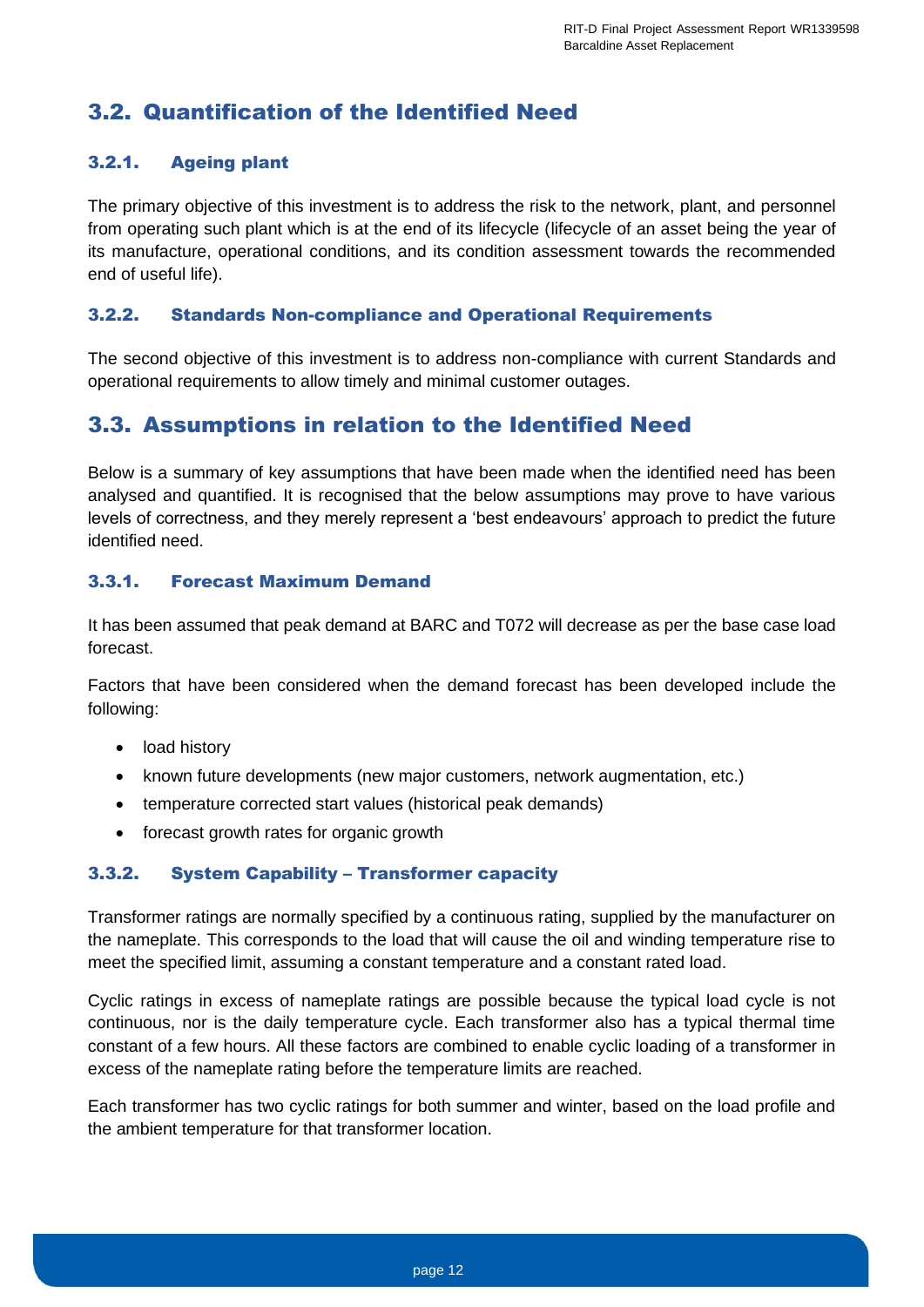#### <span id="page-13-0"></span>3.3.3. System Capability – Transfer Capacity

<span id="page-13-1"></span>Due to the radial and relatively isolated nature of the Barcaldine network, in times of contingency, for example when one transformer is faulty, no load may be transferred to another substation via the distribution network.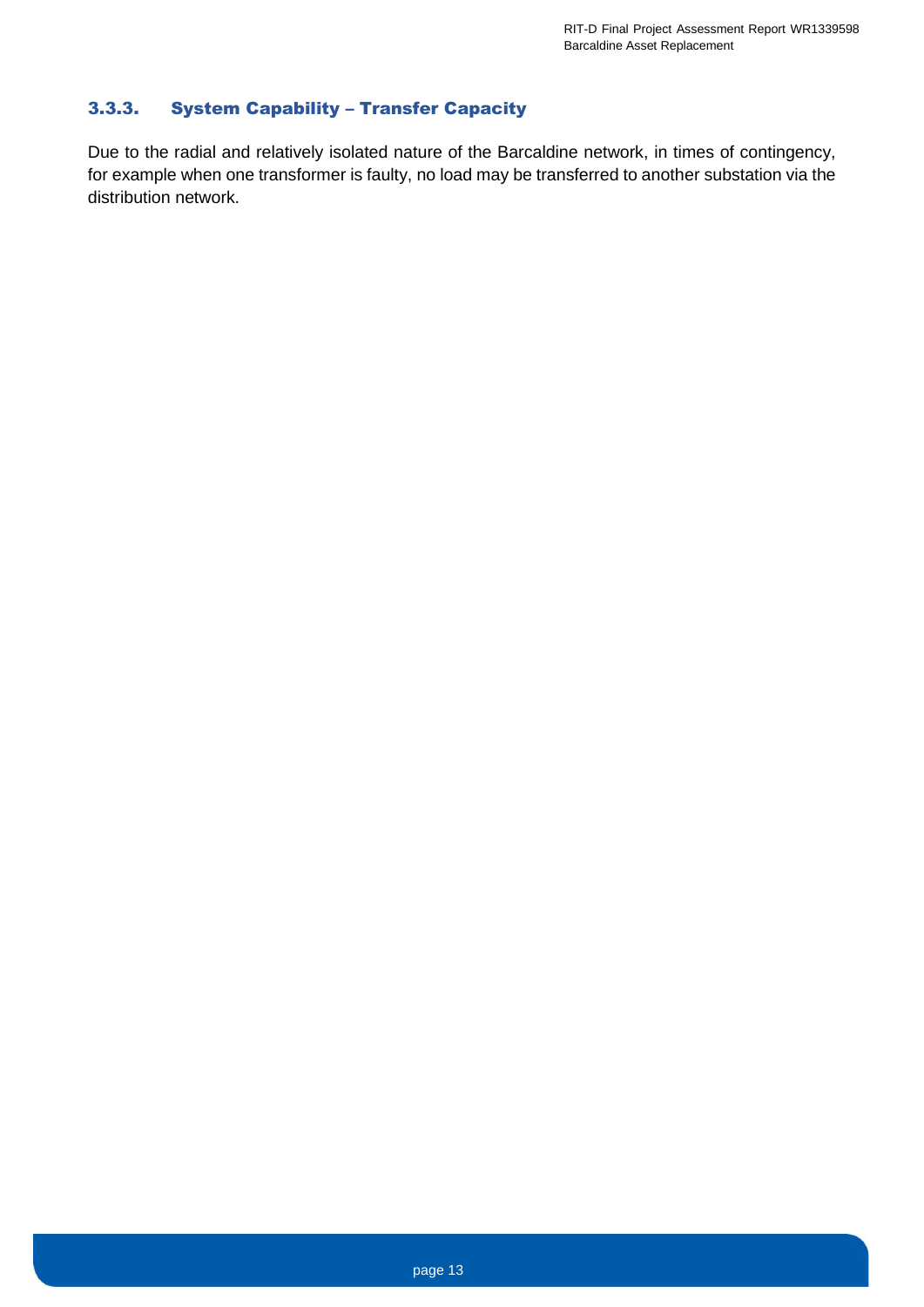## 4 Market Benefits

The purpose of the RIT-D is to identify the option that maximises the present value of net market benefits to all those who produce, consume and transport electricity in the NEM. Consistent with NER clause 5.17.1(c)(4), Ergon Energy has considered the following classes of market benefits:

- Changes in voluntary load curtailment
- Changes in involuntary load shedding and customer interruptions caused by network outages using a reasonable forecast of the value of electricity to customers
- Changes in costs for parties other than the RIT-D proponent due to differences in the timing of new plant, capital costs, and operating and maintenance costs
- Differences in the timing of expenditure
- Changes in load transfer capacity and the capacity of embedded generators to take up load
- Any additional option value (where this value has not already been included in the other classes of market benefits) gained or foregone from implementing the credible option with respect to the likely future investment needs of the NEM, and
- Changes in electrical energy losses.

## <span id="page-14-0"></span>4.1. Changes in Voluntary Load Curtailment

None of the options considered in this RIT-D include any voluntary load curtailment. There are no customers on such arrangements in the Barcaldine area at the moment. Any market benefits associated with changes in voluntary load curtailment have been considered but not included.

### <span id="page-14-1"></span>4.2. Changes in Involuntary Load Shedding

A reduction in involuntary load shedding is expected from all the credible options presented in this report. The fact is that the aged substation assets present an area wide level of risk to the supply network. The benefits from changes in involuntary load shedding have not been quantified and considered in this report because they are not so significant as to impact the financial decisionmaking.

### <span id="page-14-2"></span>4.3. Changes in costs to Other Parties

Ergon Energy does not anticipate that any of the credible options included in this RIT-D assessment will affect costs incurred by other parties.

### <span id="page-14-3"></span>4.4. Differences in Timing of Expenditure

The credible option included in this RIT-D assessment is not expected to affect the timing of other distribution investments for unrelated identified needs.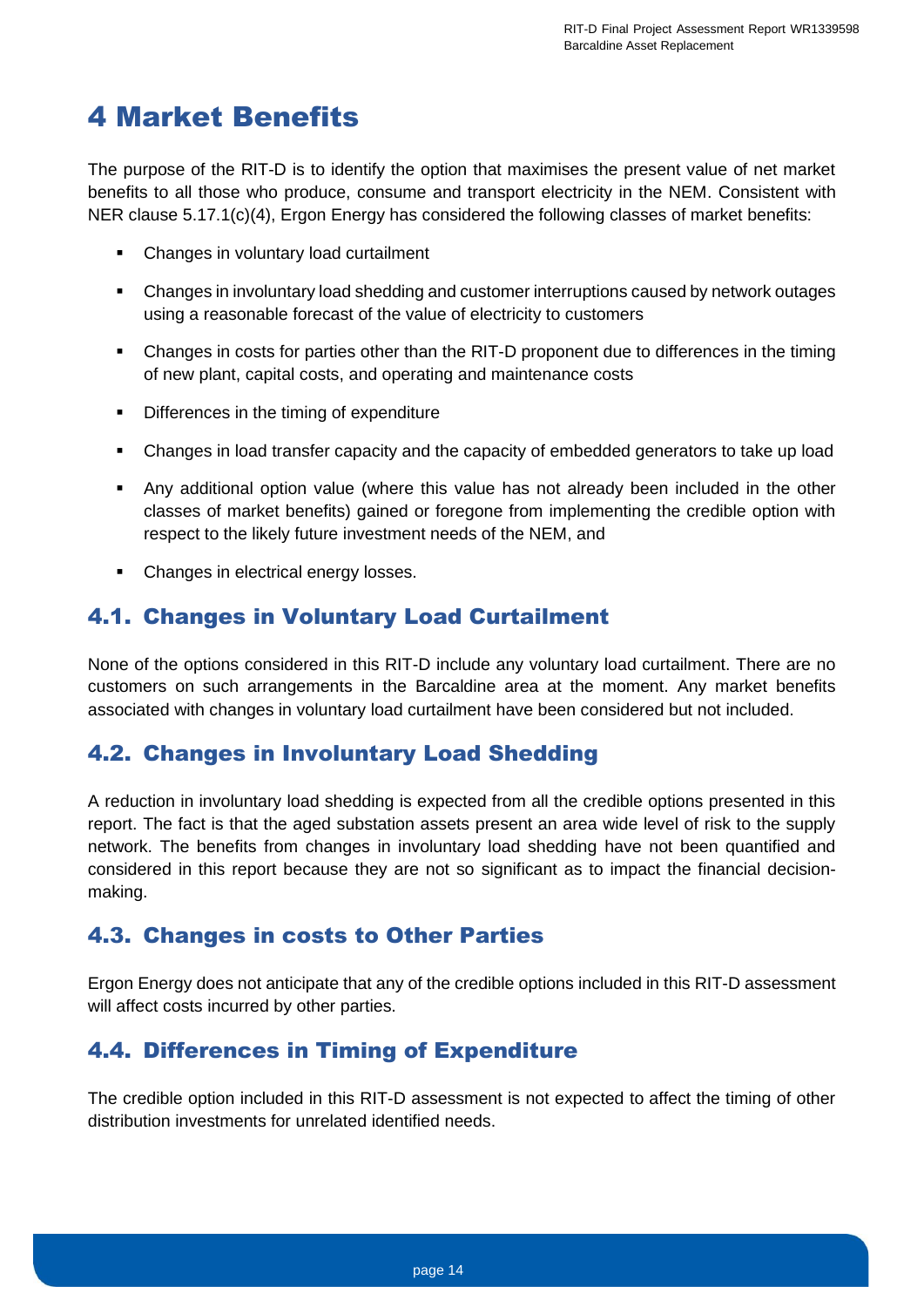## <span id="page-15-0"></span>4.5. Changes in Load Transfer Capacity

The credible option identified in this RIT-D assessment is not expected to affect the load transfer capacity in the Barcaldine area.

## <span id="page-15-1"></span>4.6. Option Value

The AER's view is that option value is likely to arise where there is uncertainty regarding future outcomes, the information that is available in the future is likely to change, and the credible options considered by the RIT-D proponent are sufficiently flexible to respond to that change.

Ergon Energy does not consider that the identified need for the options included in this RIT-D would be affected by uncertain factors about which there may be more clarity in the future.

## <span id="page-15-2"></span>4.7. Changes in Network Losses

<span id="page-15-3"></span>Ergon Energy does not anticipate that any of the credible options included in the RIT-D assessment will lead to any significant change in network losses.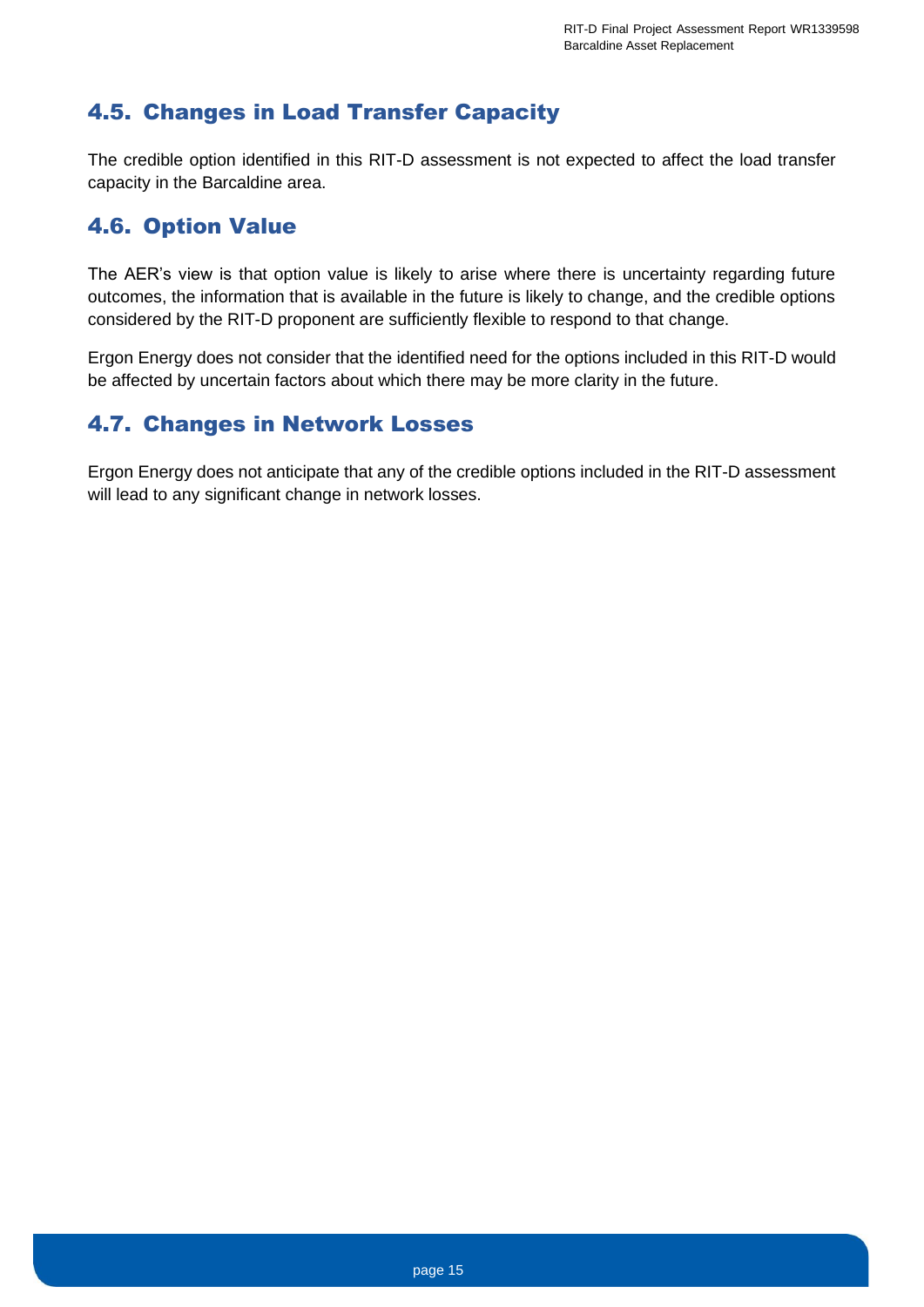## 5 No Non-Network Alternatives

Ergon Energy has determined there is no non-network alternative that would be technically viable to address the network risk associated with the poor condition of the existing assets, i.e. assets near end of useful life.

The following non–network solutions have been assessed for either deferring or replacing the network investment required in the Barcaldine supply area:

- Demand Management (Demand Reduction) such as power factor correction, energy efficiency, load control.
- Demand Response through customer embedded generation, call off load and load curtailment contracts.

<span id="page-16-0"></span>The above have been assessed as not technically viable as they will not address the network risk associated with poor condition of the assets.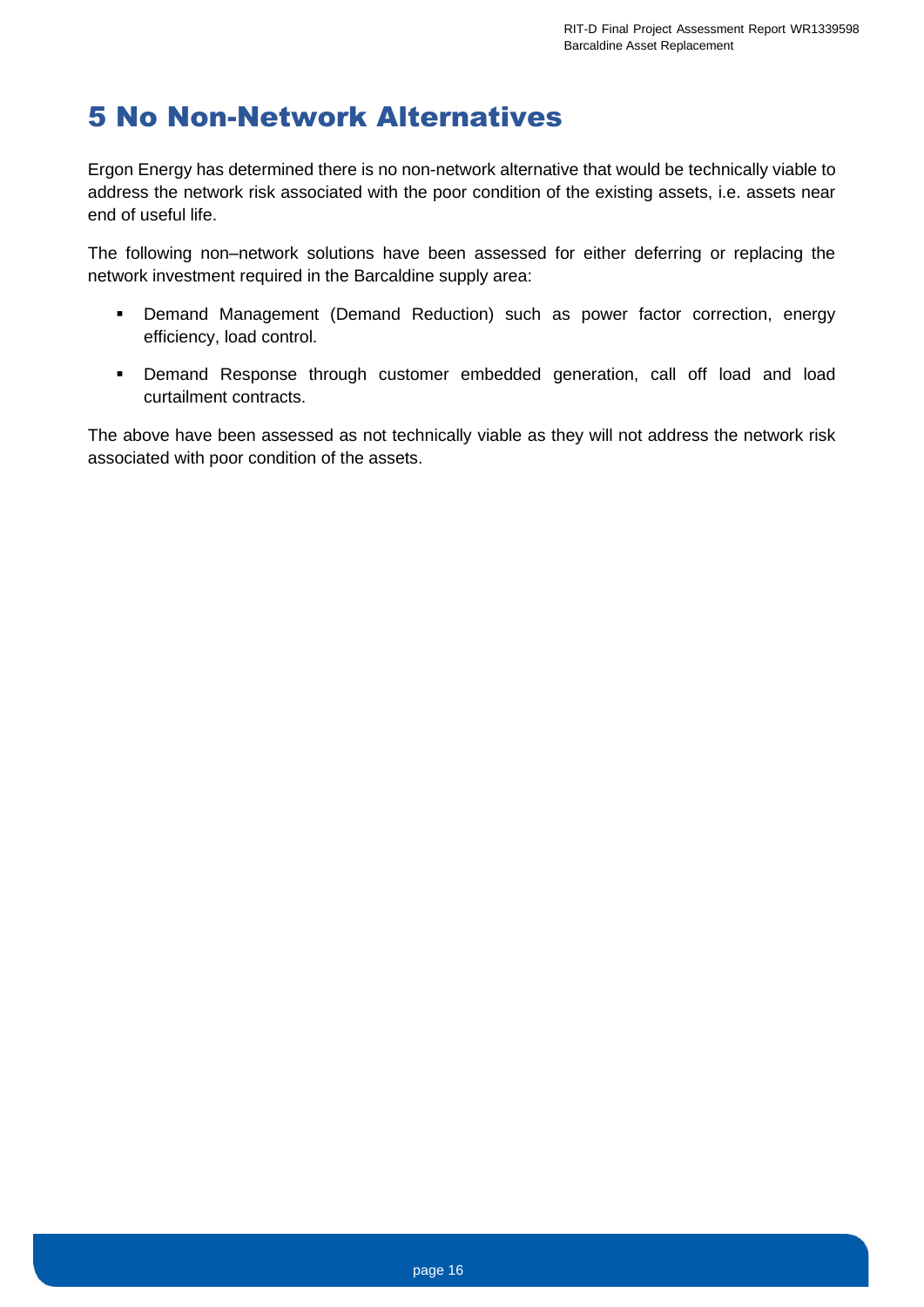## 6 Network Options Considered

Ergon Energy has considered and evaluated one network option for addressing the identified need at BARC. This option is described below in brief.

## <span id="page-17-0"></span>6.1. Preferred Internal Option

The preferred network option is Option 1, replace assets in situ.

This proposed network option has been scoped with the aim of meeting the identified need i.e. various equipment reaching end of life, non-compliance with current standards, operational inflexibility. The proposed option addresses this need by replacing aged equipment in situ with equipment complying with current standards, and installing additional CBs, VTs and CTs to meet operational requirements and increase operational flexibility at this site.

### <span id="page-17-1"></span>6.1.1. Option 1: In-situ Replacement of T1, T5 and various primary and secondary plant

Option 1 consists of replacement of assets in-situ as they reach end of service life, and involves the following scope of works at Barcaldine 132/66/22kV substation:

- Replace 132/66/11kV transformer T1 with EQL standard unit
- Replace 66/22kV transformer T5 with EQL standard unit
- In Barcaldine Gas Turbine 132kV feeder bay replace and duplicate the existing CB Fail relay
- In T1 132kV bay replace existing CB with a unit with individually operated poles and "point" on wave" control relay for transformer energisation
- In T1 66kV bay replace existing CB and set of CTs
- In T1 11kV bay replace existing 11kV tertiary cables
- In T2 66kV bay replace existing CB and set of CTs
- In T5 66kV bay add a CT set, isolator, and a CB with individually operated poles and "point" on wave" control relay for transformer energisation
- In T5 22kV bay replace and uprate the 22kV cables and install a VT set
- On the 66kV bus install a bus tie CB (dead tank with integral CTs) and a VT
- In Blackall 66kV feeder bay install a CB (dead tank with integral CTs), isolator and VT set
- In Longreach 66kV feeder bay install a CB (dead tank with integral CTs) and VT set
- Replace three 132kV SD sets, six 66kV SD sets and one 22kV SD sets.
- Install a duplicated DC system and associate distribution panels
- Replace AC distribution panels

*Table 5 – Preferred option construction timetable*

| commencement<br>⊃esign  | 0010010000<br>UU/ZUZZ<br>וטנ |
|-------------------------|------------------------------|
| Construction completion | 10001<br><br>וטט             |

The preferred solution cost is estimated to be \$12.59M including overheads and capitalised interest.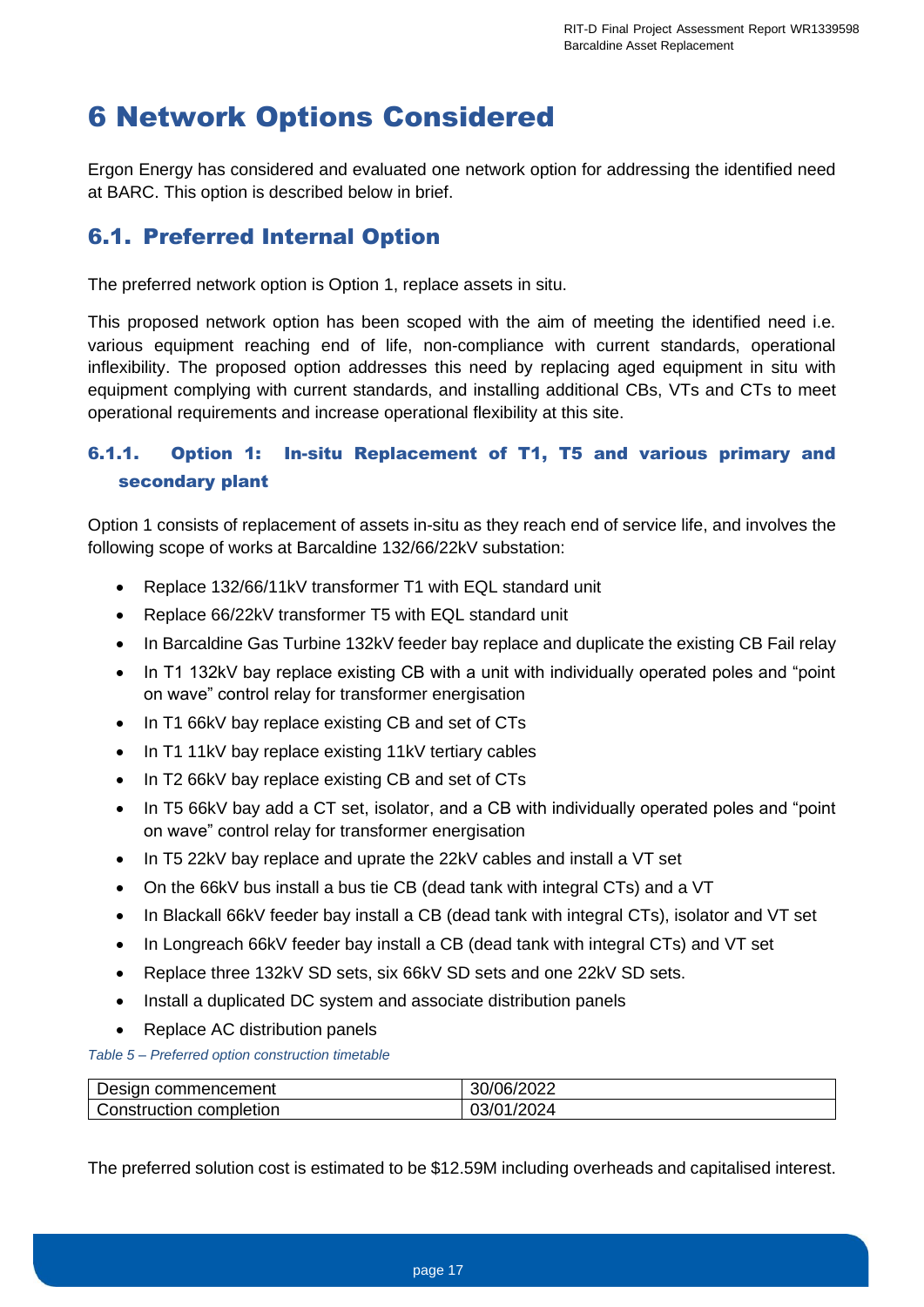It should be noted that the estimated capital cost has increased from \$11.51 million since the Draft Project Assessment Report was published however Ergon considers that this is not material as only a single credible option to address the identified need has been identified.

## <span id="page-18-0"></span>6.2. Financial Analysis

<span id="page-18-1"></span>Net Present Value options analysis was not carried out as only a single option has been identified. The estimate for this option is in current dollar value therefore the NPV of this option is \$12.59M.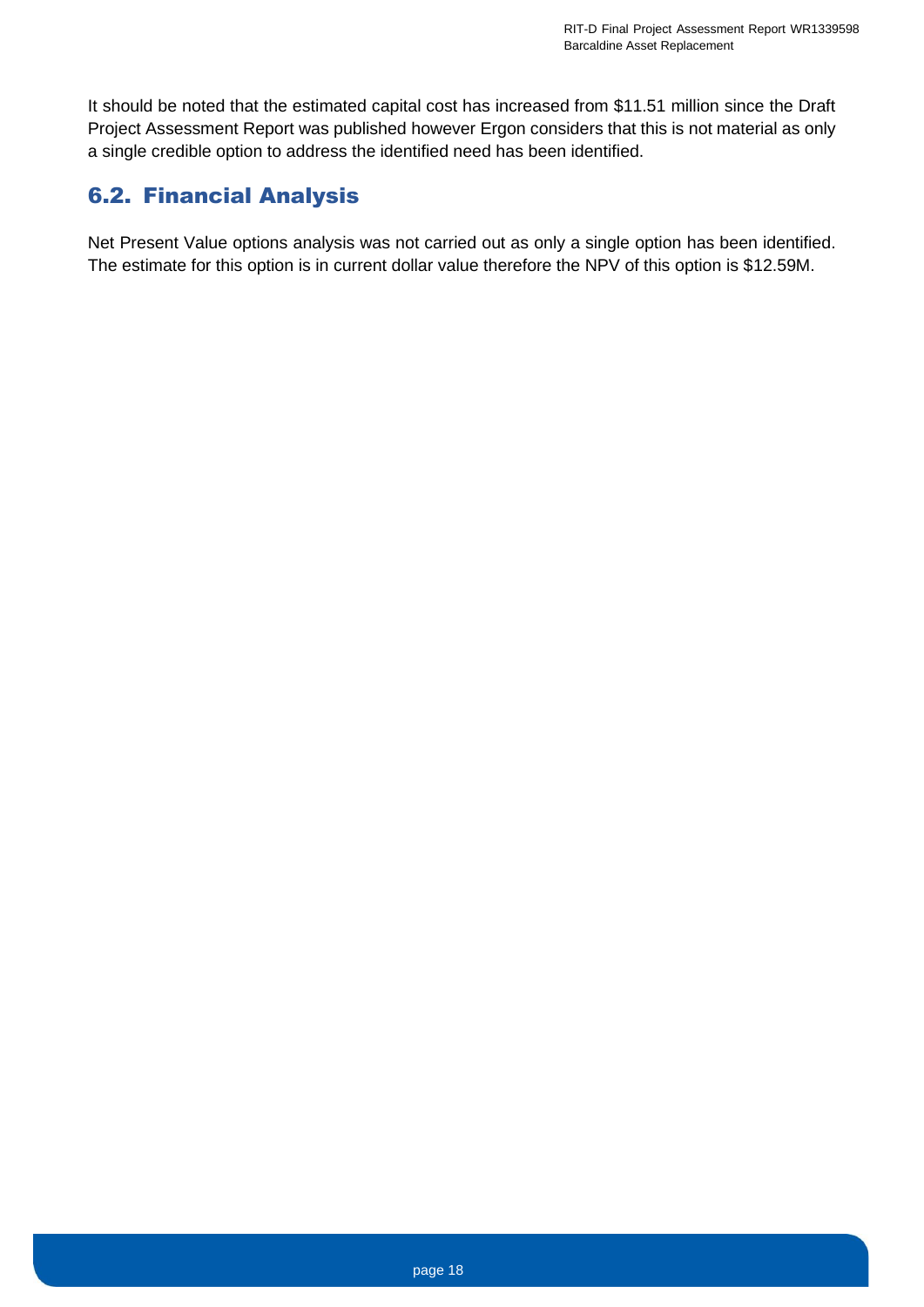## 7 Conclusion

The FPAR represents the final stage of the consultation process in relation to the application of the RIT-D.

Ergon Energy intends to take steps to progress the proposed preferred option to ensure any statutory non-compliance is addressed and undertake appropriately justified network reliability improvements, as necessary.

The internal investigations undertaken on the feasibility of the non-network solutions revealed that it is unlikely to find a complete non-network solution or a hybrid (combined network and non-network) solution to provide the magnitude of network support required in the Barcaldine area to address the identified need.

The preferred network option is to replace the assets in poor condition.

## <span id="page-19-0"></span>7.1. Preferred Option

Ergon Energy's preferred internal network option is Option 1: BARC Asset Replacement. This is detailed in section [6.1.](#page-17-0)

Upon completion of these works, the identified asset safety and reliability risks at BARC 132/66/22kV bulk supply substation will be addressed. The preferred option will provide the greatest reliability benefit for customers, whilst also reducing expenditure on obsolete, non-compliant and high maintenance assets, while ensuring more efficient use of design and construction resources.

The preferred solution cost is estimated to be \$12.59M including overheads and capitalised interest. It should be noted that the estimated capital cost has increased from \$11.51 million since the Draft Project Assessment Report was published however Ergon considers that this is not material as only a single credible option to address the identified need has been identified.

Annual operating and maintenance costs are anticipated to be 1.5% of the capital cost.

The estimated project delivery timeframe has design commencing in July 2022 and construction completed by January 2024.

## <span id="page-19-1"></span>7.2. Satisfaction of RIT-D

The proposed preferred option satisfies the RIT-D.

<span id="page-19-2"></span>This statement is made on the basis of the detailed analysis set out in this report. The proposed preferred option is the credible option that has the highest net economic benefit under the most likely reasonable scenarios.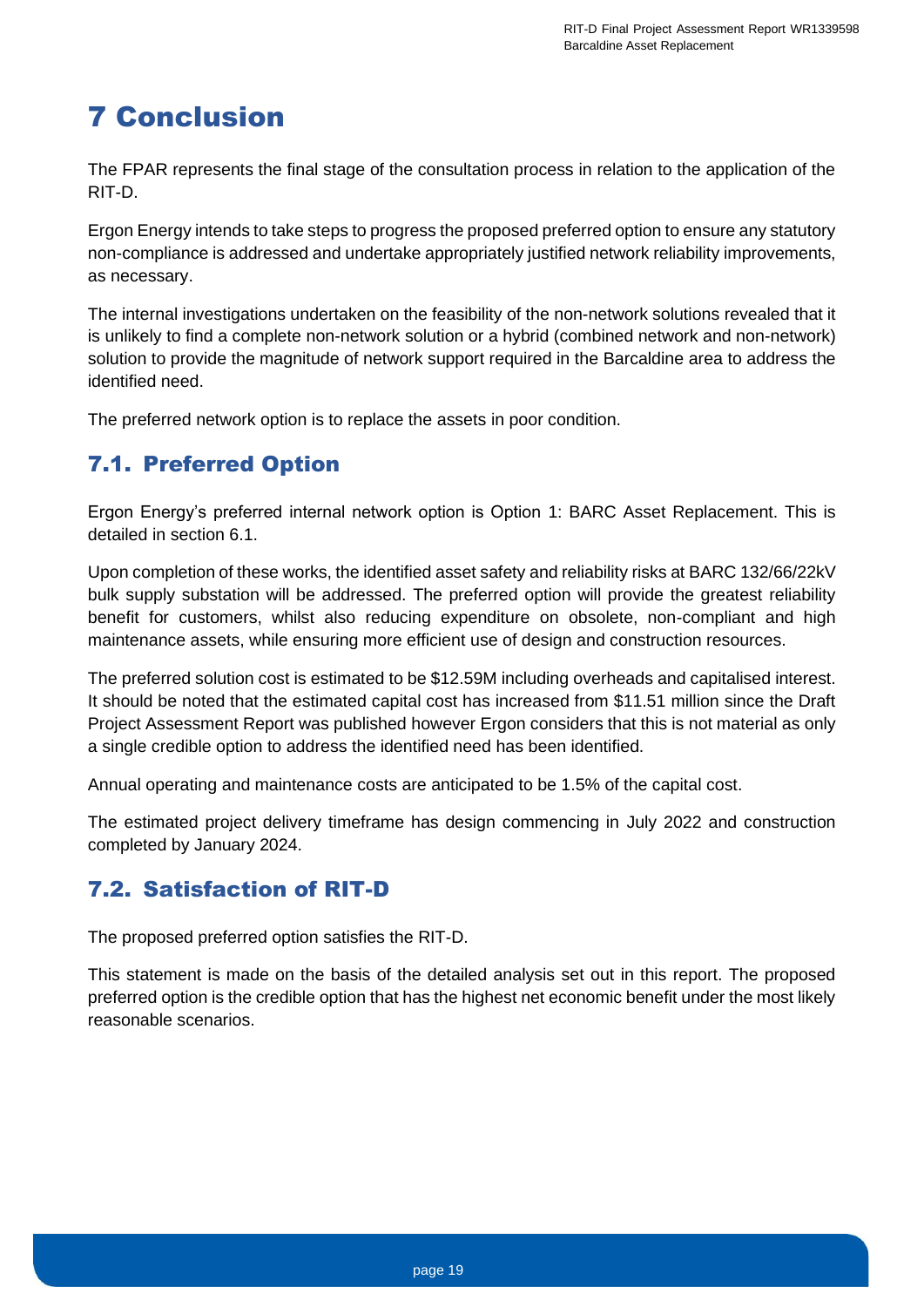## 8 Compliance Statement

This Final Project Assessment Report complies with the requirements of NER section 5.17.4(j) as demonstrated below:

| <b>Requirement</b>                                                            | <b>Report Section</b> |
|-------------------------------------------------------------------------------|-----------------------|
| (1) a description of the identified need for investment;                      | 3                     |
| (2) the assumptions used in identifying the identified need (including, in    |                       |
| the case of proposed reliability corrective action, why the RIT-D             | 3.3                   |
| proponent considers reliability corrective action is necessary);              |                       |
| (3) if applicable, a summary of, and commentary on, the submissions           |                       |
| received on the DPAR;                                                         | N/A                   |
| (4) a description of each credible option assessed                            | 6                     |
| (5) where a Distribution Network Service Provider has quantified market       |                       |
| benefits in accordance with clause 5.17.1(d), a quantification of each        | 4                     |
| applicable market benefit of each credible option                             |                       |
| (6) a quantification of each applicable cost for each credible option,        |                       |
| including a breakdown of operating and capital expenditure                    | 6                     |
| (7) a detailed description of the methodologies used in quantifying each      |                       |
| class of costs or market benefit                                              | $\overline{4}$        |
| (8) where relevant, the reasons why the RIT-D proponent has determined        |                       |
| that a class or classes of market benefits or costs do not apply to a         | 4                     |
| credible option                                                               |                       |
| (9) the results of an NPV analysis of each credible option and                |                       |
| accompanying explanatory statements regarding the results                     | 6.2                   |
| (10) the identification of the proposed preferred option                      | 6.1                   |
| (11) for the proposed preferred option, the RIT-D proponent must              |                       |
| provide:                                                                      |                       |
| (i) details of the technical characteristics;                                 |                       |
| (ii) the estimated construction timetable and commissioning date (where       |                       |
| relevant);                                                                    | 6, 6.1, 6.2, 7.1,     |
| (ii) the indicative capital and operating costs (where relevant);             | 7.2                   |
|                                                                               |                       |
| (iv) a statement and accompanying analysis that the proposed preferred        |                       |
| option satisfied the RIT-D; and                                               |                       |
| (v) if the proposed preferred option is for reliability corrective action and |                       |
| that option has a proponent, the name of the proponent                        |                       |
| (12) contact details for a suitably qualified staff member of the RIT-D       | 1.3                   |
| proponent to whom queries on the report may be directed.                      |                       |